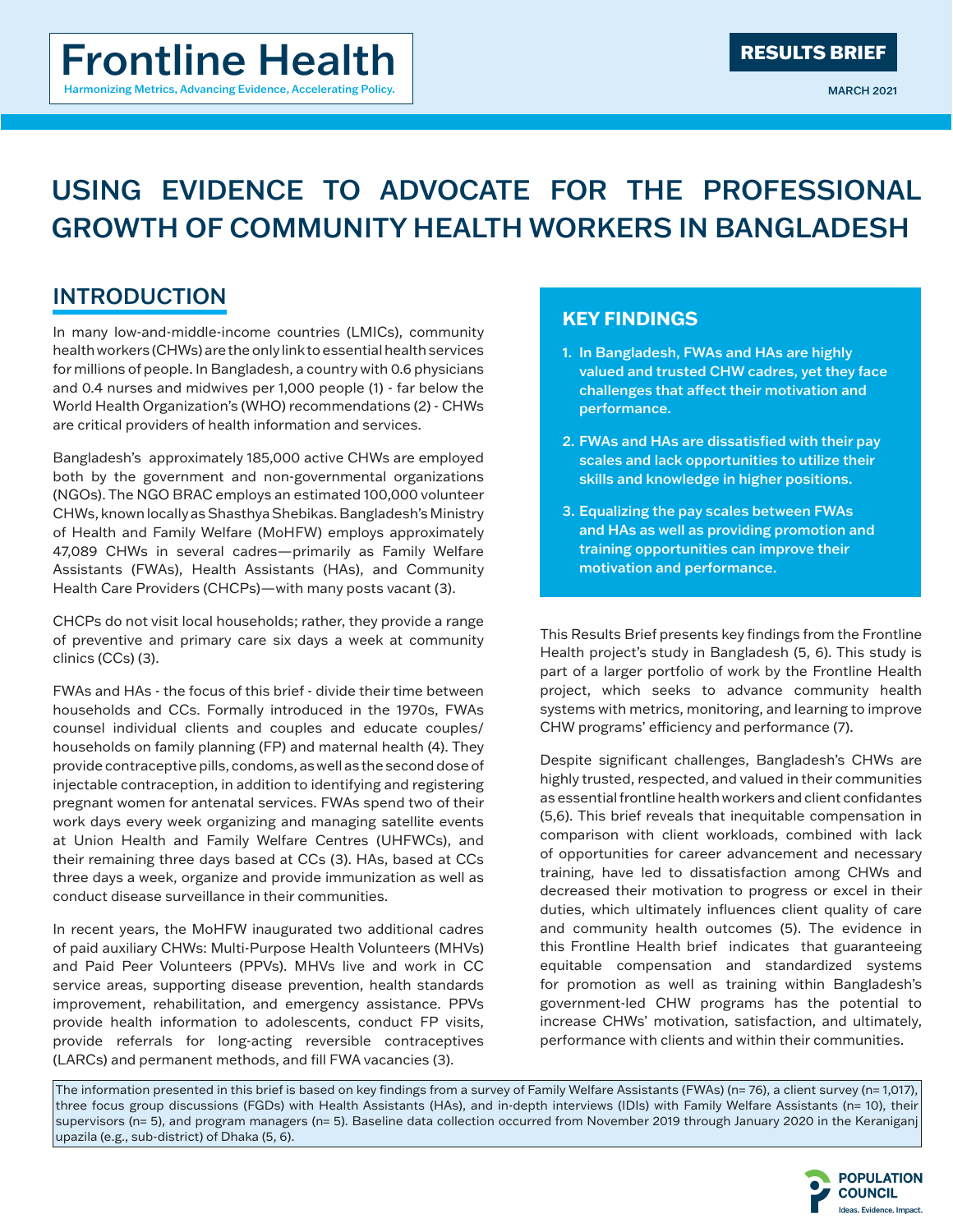### RESULTS

Our data indicate that FWAs face numerous challenges that affect their motivation and job performance. Despite these challenges, FWAs maintain trusting relationships with their clients and constituent communities (5,6).

#### **Challenges articulated by FWAs and HAs**

FWAs feel dissatisfied with their pay scale in comparison with HAs, a CHW cadre of similar workload. Both cadres lack opportunities for promotion and training (6).

#### *Inequitable pay scales for similar functions*

FWA motivation scores suggest that FWAs generally feel valued, respected, and well supervised (6). Quantitative data indicate 100% of FWAs surveyed were satisfied with their long-term job security (Table 1). Nearly 20% of FWAs reported working 5-10 years in the same position, while 76% had been in the same position for over 10 years (data not shown) (6).

Despite 97% of FWAs reporting that proper remuneration and workloads are important to them (data not shown) (6), they described dissatisfaction with their lower pay scale, in comparison to HAs.

"The discrimination of salary with the HAs is that they are getting an increment more than us. Some HAs take pride in saying that they work in a higher position than us. Their pride is that they have a higher pay scale grade. Both of us [are] working in the field and doing similar work, why should we face discrimination?" *—FWA, FGD*

Although at a higher pay grade than FWAs, HAs also expressed discontent with their own pay scale, with some working for decades in the same role without advancement. For FWAs and HAs alike, increases in their pay scales could result in advancements and increase salaries.

#### "I have been working in this position for almost 30 years. I also had dream[s] of promotion. I cannot quit my job... So, we need promotion."*—HA, FGD*

High client volumes create an added challenge for FWAs, who are apparently shouldering the burden of persistent CHW vacancies. High workloads can contribute to poor performance, affecting quality of care. One FWA described assuming additional work beyond prescribed areas due to other CHW vacancies, leaving her less time for routine household responsibilities:

"As I have [a] large number of service seekers, working beyond my [routine] areas due to vacancies, my hand aches because I have to write all this information. I have to work in the field and write details of 60-70 pregnant women each month… If I had less work or had to write less, I could continue my work willingly and comfortably beside my family work." *—FWA, IDI*

#### **TABLE 1. FWA SATISFACTION WITH COMPENSATION, INCENTIVES, AND WORKLOAD (N= 76)**

| <b>Indicator</b>                                            | <b>Strongly</b><br>dissatisfied<br>$\%$ | <b>Dissatisfied</b><br>$\%$ | <b>Satisfied</b><br>$\%$ | <b>Strongly</b><br>satisfied<br>$\%$ |
|-------------------------------------------------------------|-----------------------------------------|-----------------------------|--------------------------|--------------------------------------|
| Amount of<br>total financial<br>compensation you<br>receive | 6.6                                     | 23.7                        | 38.2                     | 31.6                                 |
| Timeliness in<br>receiving financial<br>incentives          | 4.0                                     | 5.3                         | 46.1                     | 44.7                                 |
| Additional payment<br>for your work                         | 10.5                                    | 32.9                        | 42.1                     | 14.5                                 |
| Number of hours<br>you work in a typical<br>day             | 4.0                                     | 17.1                        | 68.4                     | 10.5                                 |
| Long term job<br>security                                   | 0.0                                     | 0.0                         | 32.9                     | 67.1                                 |

#### *Lack of promotion opportunities*

FWAs do not feel properly recognized for their work, focused on the lack of a standardized promotion system and little or no opportunities to advance to higher positions. FWA supervisors mentioned the importance of promotion opportunities, especially for FWAs working in the same positions for decades:

"There should be a promotion system for FWAs because [the] same position for a long time can cause boredom. I know a worker who has forty years of experience, but she retired at the same post she joined. Now she has no further chance to utilize her experience…if a worker works for a long time in a specific position, her motivation decreases.*"—FWA Supervisor, IDI*

HA supervisors reiterated that some HAs have worked for decades in the same positions, not provided opportunities to advance and attain positions such as Assistant Health Inspectors (AHIs) or Health Inspectors (HIs):

"The promotion process is very complicated. One employee passes 30 or 35 years working for the same post. Very few get the promotion based on the seniority level. The government doesn't determine the promotion based on their eligibility. If they joined the department as an HA, they retire from the same position. They do not get the opportunity to become an AHI or HI. How cruel is this!"*—HA Supervisor, IDI*

#### *Lack of training opportunities*

This study also reveals varying degrees of training among FWAs, which have effects on health care provision and client quality of care.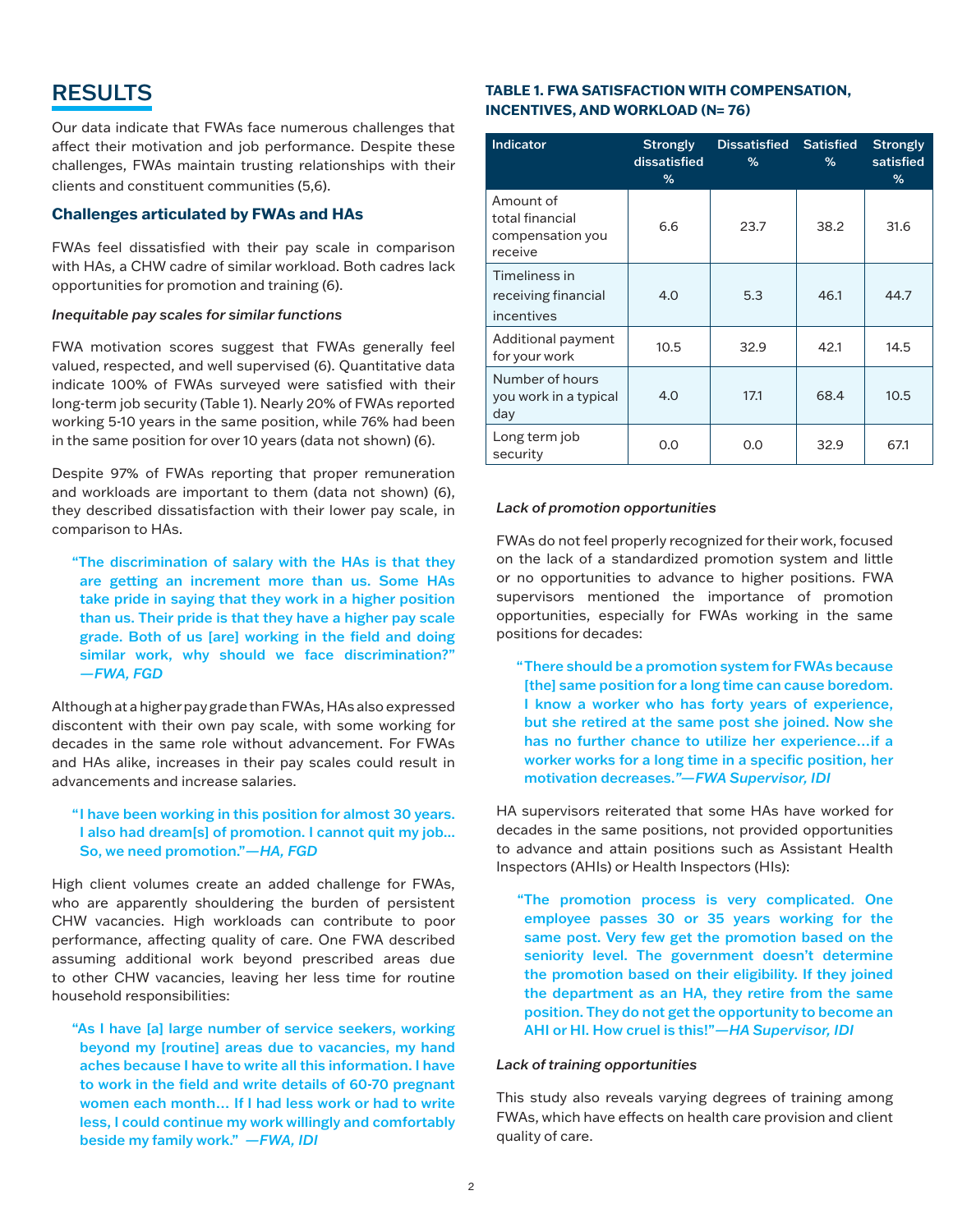Interviews with FWAs and their supervisors revealed that some FWAs working for decades in Bangladesh's community health system received minimal formal training.

Qualitative findings reveal disagreement among FWAs and their supervisors on the types and frequency of training for FWAs. Some FWAs reported specialized training in areas such as nutrition and adolescent health, in addition to basic training, while other FWAs reported only basic training.

"I had basic training…It was based [on] one topic family planning methods. Beside this, they also teach on relevant things. But the main training is focused on family planning. That training aids us a lot. We can't do the job if we don't know about it. The training is about the method, advantages, disadvantages, who can take which method, who can't." **—***FWA, IDI*

Family Planning Inspectors (FPIs), supervisors of FWAs, generally concur that trainings do not occur frequently enough, and that older FWAs without any training should be provided opportunities for training.

"The workers we have are working for 30-35 years. They did not receive basic level training. If they could receive at least two [or] three trainings, then they would be more skillful and stimulated. They would be more insightful in their work." **—***FPI, IDI*

HAs involved in focus group discussions (FGDs) also describe insufficient training opportunities. Some HAs,

just as FWAs had reported, received no basic training, while some only received a general orientation, and others received basic health training:

"I haven't received any training, only [basic introduction]. I provided the BCG vaccine every year, but I neither have training nor technical rank. In the past, a basic training was given for the new recruits. But for a few years, new recruits have not been receiving any basic training. Trainings on specific topics are available [to some], but this is not enough." **—***HA, FGD*

#### **Importance of client trust in FWAs**

Despite these challenges, FWAs' positive impacts on their communities are evident. Clients express a high degree of trust in them, particularly in their competence and respectful communication (8). Almost 90% of surveyed clients (n=1,017) believe their FWAs are telling them everything they needed to know about healthrelated problems most or all the time, and 96% of clients believe their FWAs know as much about a health topic as they should know, most or all of the time (Figure 1).

The majority of survey respondents, 95%, stated FWAs treat them with respect most or all of the time, 91% feel better emotionally most or all of the time after talking to a FWA, and almost 97% stated that the FWA treated them with respect most or all of the time (Figure 1).

#### **FIGURE 1. SAMPLE ITEM FREQUENCIES OF CLIENT TRUST IN FWA HEALTH CARE COMPETENCE AND RESPECTFUL COMMUNICATION (N= 1,017)**

|  |                                                                                                                      |      | All of the time $%$ Most of the time $%$ Less of the time $%$ |      |
|--|----------------------------------------------------------------------------------------------------------------------|------|---------------------------------------------------------------|------|
|  | How often have you felt the FWA was telling you everything<br>you needed to know about your health-related problems? | 64.4 | 25.1                                                          | 10.5 |
|  | How often have you felt the FWA knew as much as she<br>should about a health topic?                                  | 70.2 | 26.1                                                          | 3.7  |
|  | How often has the FWA kept what you discussed<br>confidential/private from others in your community?                 | 54.6 | 27.0                                                          | 18.5 |
|  | How often has the FWA been an excellent listener?                                                                    | 55.9 | 38.9                                                          | 5.2  |
|  | How often have you felt better (emotionally) after<br>seeing/talking to the FWA?                                     | 50.4 | 40.6                                                          | 9.0  |
|  | How often has the FWA treated you with respect?                                                                      | 73.8 | 22.8                                                          | 3.4  |